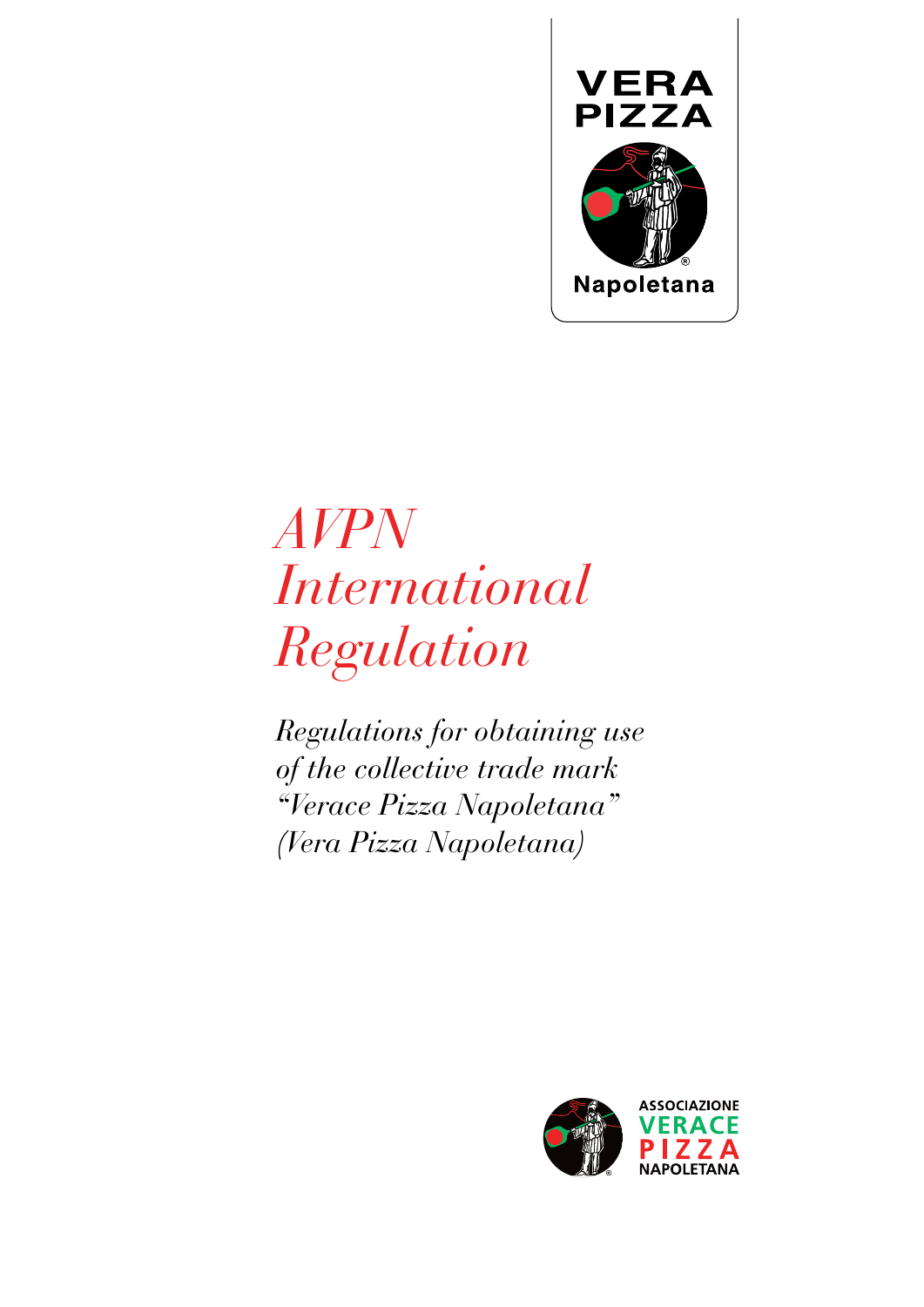### Method of production

The aim of this 'Disciplinare' is to establish the characteristics of the approved "Verace Pizza Napoletana" - (Vera Pizza Napoletana).

The association welcomes members from around the world provided they are able to produce a product that meets all of the characteristics outlined below to apply and (following approval) display and use the brand name "Verace Pizza Napoletana" - (Vera Pizza Napoletana).

The association performs rigorous, periodic checks on all of its members to ensure those using the brand name are following the traditional methods outlined below.

With regards to condiments and products used, where possible, they must be produced and certifed from the Campania region of Italy in order to meet the standards required and maintain the authenticity of the product (see appendices for attached list of suppliers).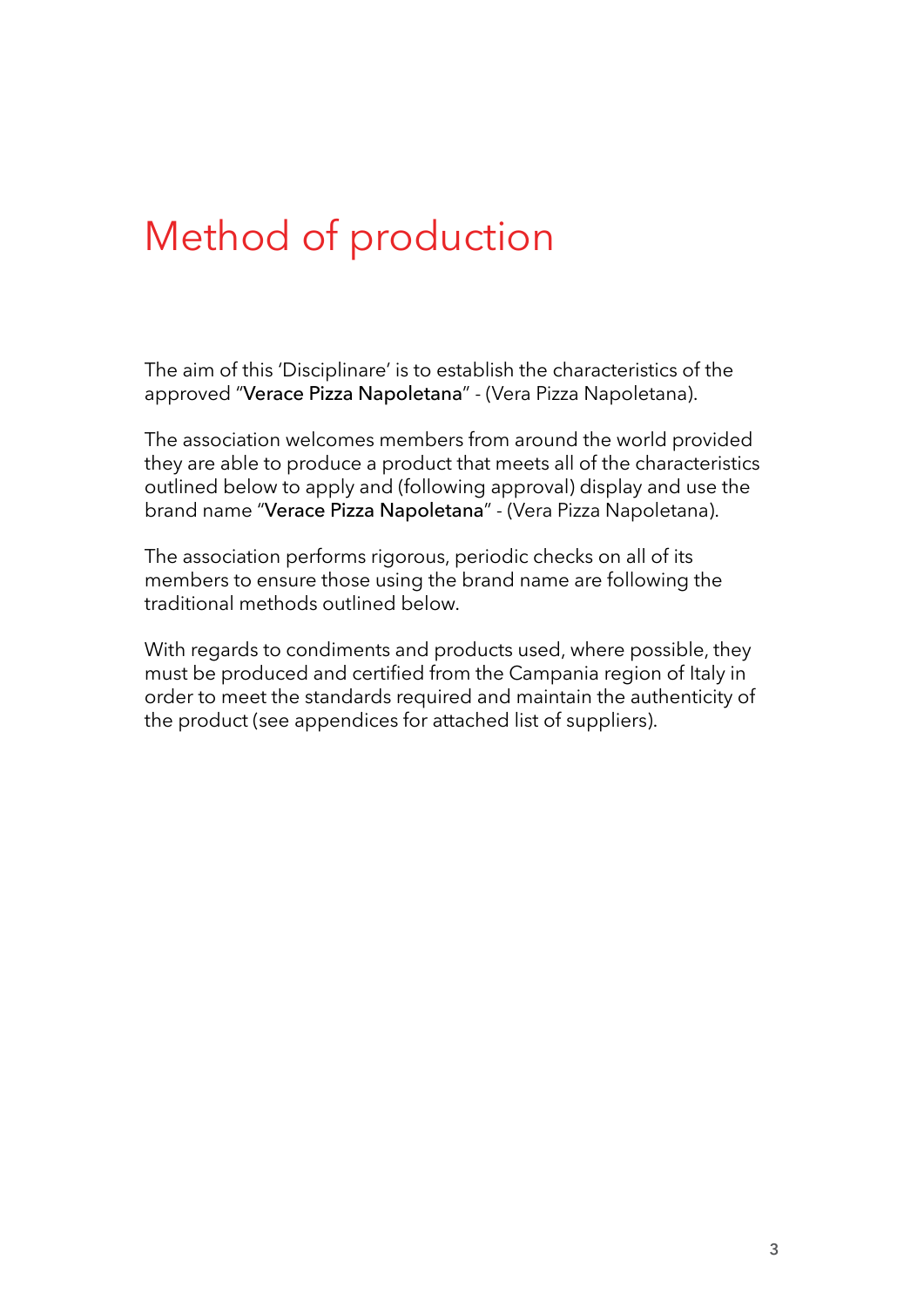### Description of the product

The use and recognition of the of the typical product "Verace Pizza Napoletana" - (Vera Pizza Napoletana) is limited to two types of Pizza: *'Marinara'* (tomato, oil, oregano, and garlic) and *'Margherita'* (tomato, oil, mozzarella or fior di latte, grated cheese and basil) produced according to the guidelines outlined below. Primary materials, preparation, and the resulting characteristics must be strictly adhered to in order to achieve the required end product. "Verace Pizza Napoletana" - (Vera Pizza Napoletana) is made from a base of risen dough and cooked in a wood fire oven. The product is characterised by ingredients, means and technologies of production. The end product of the "Verace Pizza Napoletana" - (Vera Pizza Napoletana) should be as follows:

The diameter of the disc should not exceed 35cm. It should be presented as an oven baked product with a raised border (cornicione), the centre covered by condiments.

The consistency of the "Verace Pizza Napoletana" - (Vera Pizza Napoletana) should be soft, elastic, easy to manipulate and fold. The centre should be particularly soft to the touch and taste and should be 0.25 cm in height (+/- 10%), where the red of the tomato is evident, and to which the oil or for the 'Pizza Marinara, the green of the oregano and the white of the garlic has perfectly amalgamated; In the case of the Pizza Margherita, the white of the mozzarella should appear in evenly spread patches, with the green of the basil leaves, slightly darkened by the cooking process.

The crust should deliver the flavour of well-prepared, baked bread. This mixed with the slightly acidic flavour of the densely enriched tomatoes, and the respective aroma of oregano and garlic or basil and the cooked mozzarella ensures that the pizza, as it emerges from the oven, delivers its characteristic aroma — perfumed and fragrant.

The association reserves the right to accept variations of the product and recognise their authenticity if they are informed by the Neapolitan tradition of pizzas and are not in contrast with the rules of gastronomy, with judgment reserved to the Association's committee as stipulated in the first "disciplinare" of the "Verace Pizza Napoletana" - (Vera Pizza Napoletana) Association on 14 June 1984.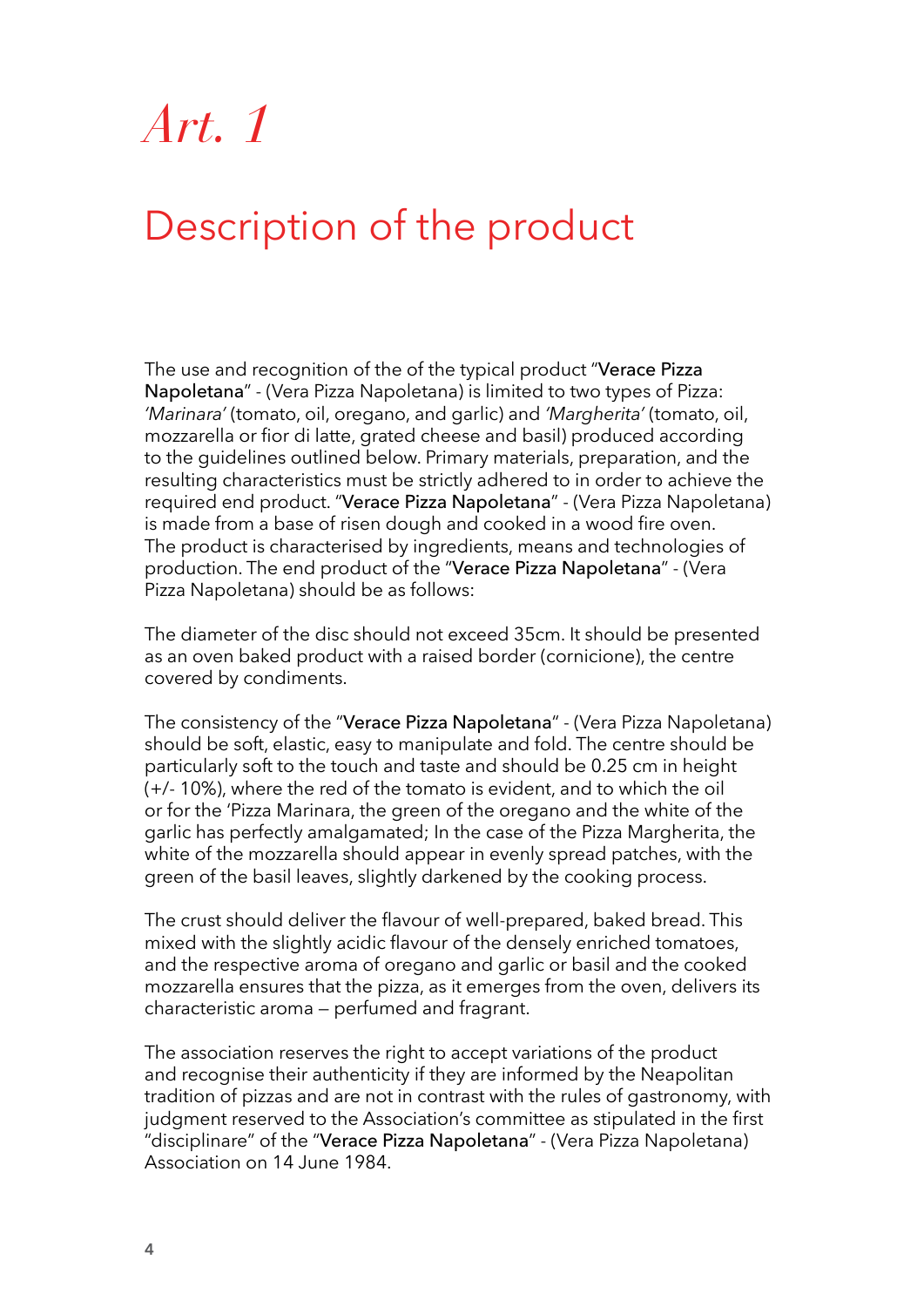### Description of the method of production

### **Preparation of the pizza base**

**Products** (for further details see the attached appendices)

The products that provide the base for "Verace Pizza Napoletana"- (Vera Pizza Napoletana) include:

wheat flour type "00"/ flour type "0": highly refined flour which has been milled to standard "00" (doppio zero). The flour has an almost talcumpowder like appearance, white, fine and is completely free of bran or germ.

A small amount of wheat flour type "1" is allowed to be added providing the percentage ranges from 5 to 20%.

The values needed for a long and tight levitation in order to obtain the right rapport between the ability to spread the pasta but maintain elasticity are outlined below:

| W                                           | 250-310               |
|---------------------------------------------|-----------------------|
| P/L                                         | 0,50-0,70 (Ideal 0,6) |
| Absorption                                  | 55-62 %               |
| Stability                                   | $4 - 12$              |
| Value index - Caduta E10:<br>max 60 Falling | 300-400               |
| Dry gluten                                  | $9,5-11,5$ g %        |
| Protein                                     | 11-13,5 g $%$         |
| Ash                                         | < 0.55                |

These values are typical of a medium strength flour, balanced and compatible with the right requirements for panification.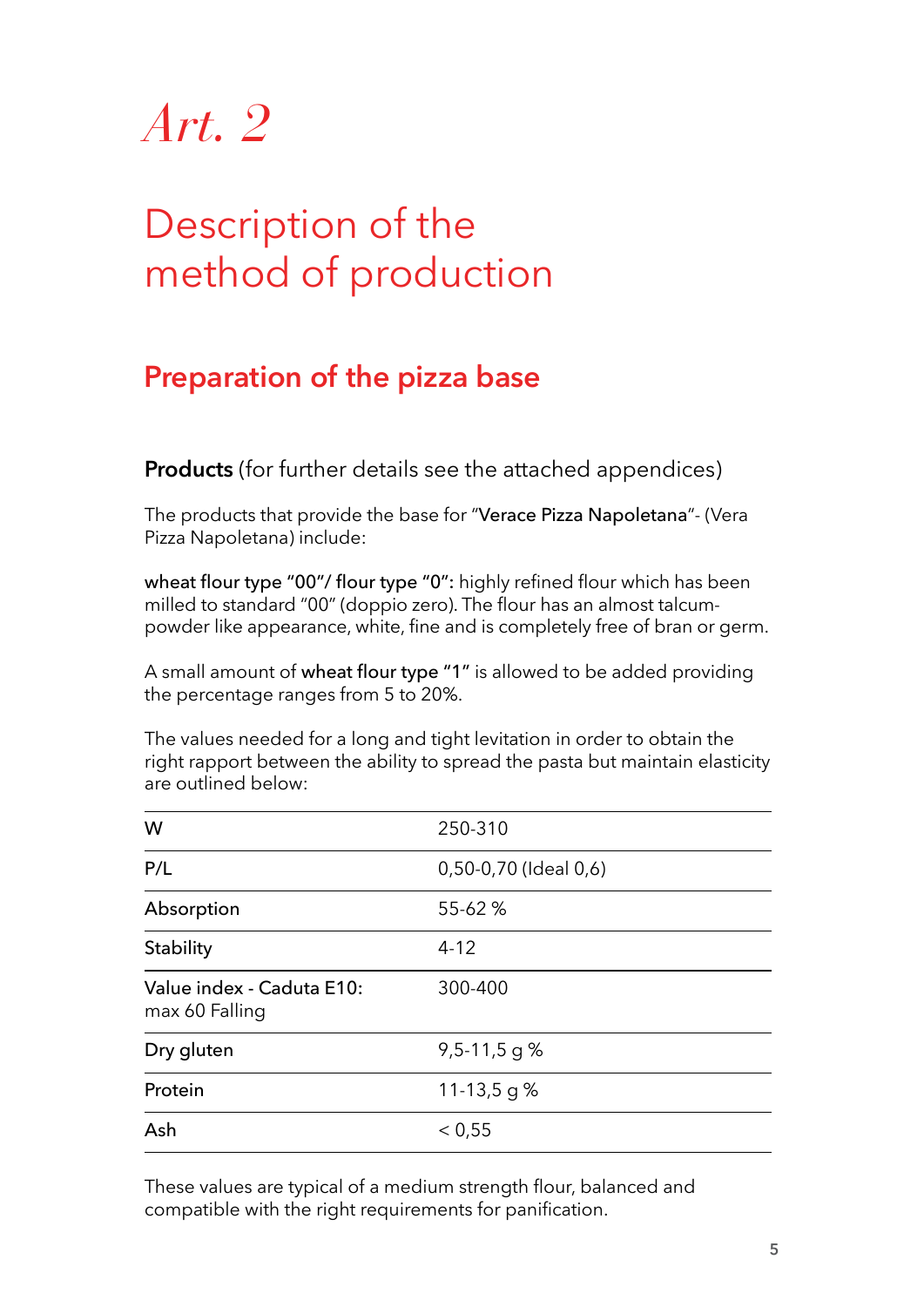#### Wheat flour type "0"

| W                                           | 250-320        |
|---------------------------------------------|----------------|
| P/L                                         | $0,55-0,70$    |
| Absorption                                  | 55-62 %        |
| Stability                                   | $8 - 14$       |
| Value index - Caduta E10:<br>max 60 Falling | >250           |
| Dry gluten                                  | $9,5-11,5$ g % |
| Protein                                     | 11-13,5 g $%$  |
| Ash                                         | < 0.65         |

**Water:** must be clean and free of gas. It must also be free micro organisms, parasites or chemical substances that represent a health risk. Water must be fit for human consumption.

 $pH = 6-7$ 

Recommended temperature for production: 16-22 °C

Moderately hard

**Salt:** sea salt is preferred. Salt performs ar crucial role in the dough dynamics. It performs a variety of roles. It helps to maintain the growth of bacteria and strengthens the gluten mesh resulting in its fine end colour.

**Yeast:** Compressed yeast, biologically produced, solid, soft and beige in colour ,with quite an insipid taste and a low degree of acidity must be used. Yeast must be purchased in packages ranging from 25-500 g. (Saccharomices cerevisiae) (See Italian Decreto Ministeriale. 21/03/1973 e 18/06/1996). The use of Natural yeast is also permitted (see appendices).

It is possible to use dry yeast, Saccharomices cerevisiae. The proportion must be 1/3 compared to fresh yeast. The use of dry yeasts with food improvement agents is not allowed.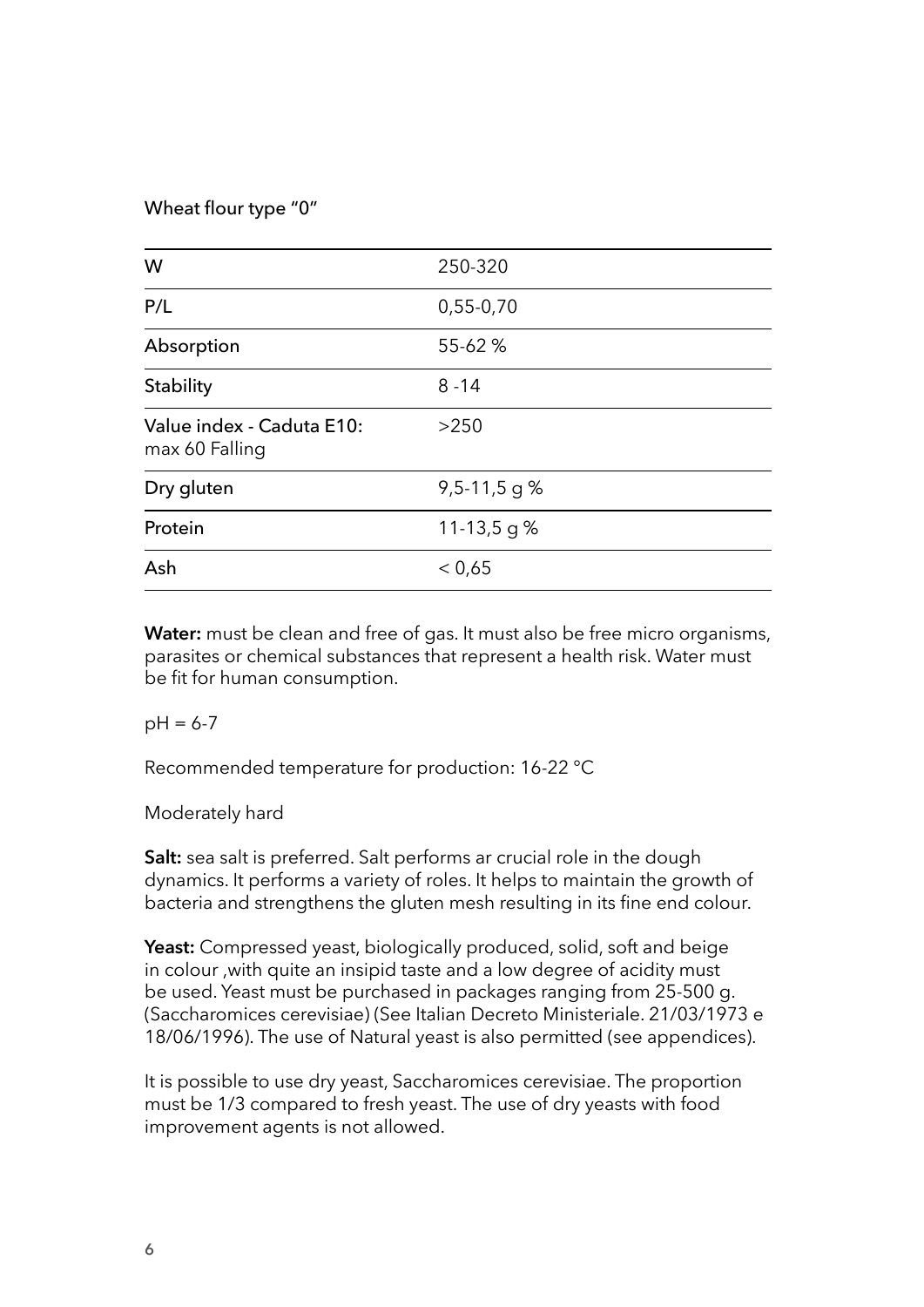### **Ingredients and recommended amounts**

#### Essential rules to follow

- Direct dough method
- Start with water when preparing
- Never add fat or sugar to the dough

The following doses are based on 1 L (1000 ml) of water:

| Water                                                                                       | 1 L (1000 ml)                                                                                                                      |
|---------------------------------------------------------------------------------------------|------------------------------------------------------------------------------------------------------------------------------------|
| Salt                                                                                        | $40-60$ g                                                                                                                          |
| Yeast<br>(based on temperature<br>and humidity)                                             | Fresh beer yeast 0.1-3 g<br>Mother Yeast 5-20% of flour used<br>Dry yeast 1/3 of fresh yeast used<br>(1 g of dry for 3 g of fresh) |
| Flour                                                                                       | 1,600/1,800 (depending on the degree of<br>absorption).                                                                            |
| Mixing time                                                                                 | add flour and prepare mixture in order to<br>reach its 'optimal point', this is dependent on<br>the pasta and the mixer used.      |
| First stage of dough rise                                                                   | Leave the dough to rise to allow the fist stage<br>of fermentation to take place.                                                  |
| Staglio a mano<br>dough hand cut and rolled<br>into small balls referred to<br>as 'panetti' | Form small balls of 200 g (for a pizza 22-24<br>cm) and $280$ g (for a pizza $28-35$ cm)                                           |
| Second stage of<br>dough rise                                                               | Place balls in 'rising boxes'<br>(alimentary cases)                                                                                |
| Recommended<br>levitation time<br>(with additional hours of<br>kneading - 4 hours)          | Min 8, max 24 hours                                                                                                                |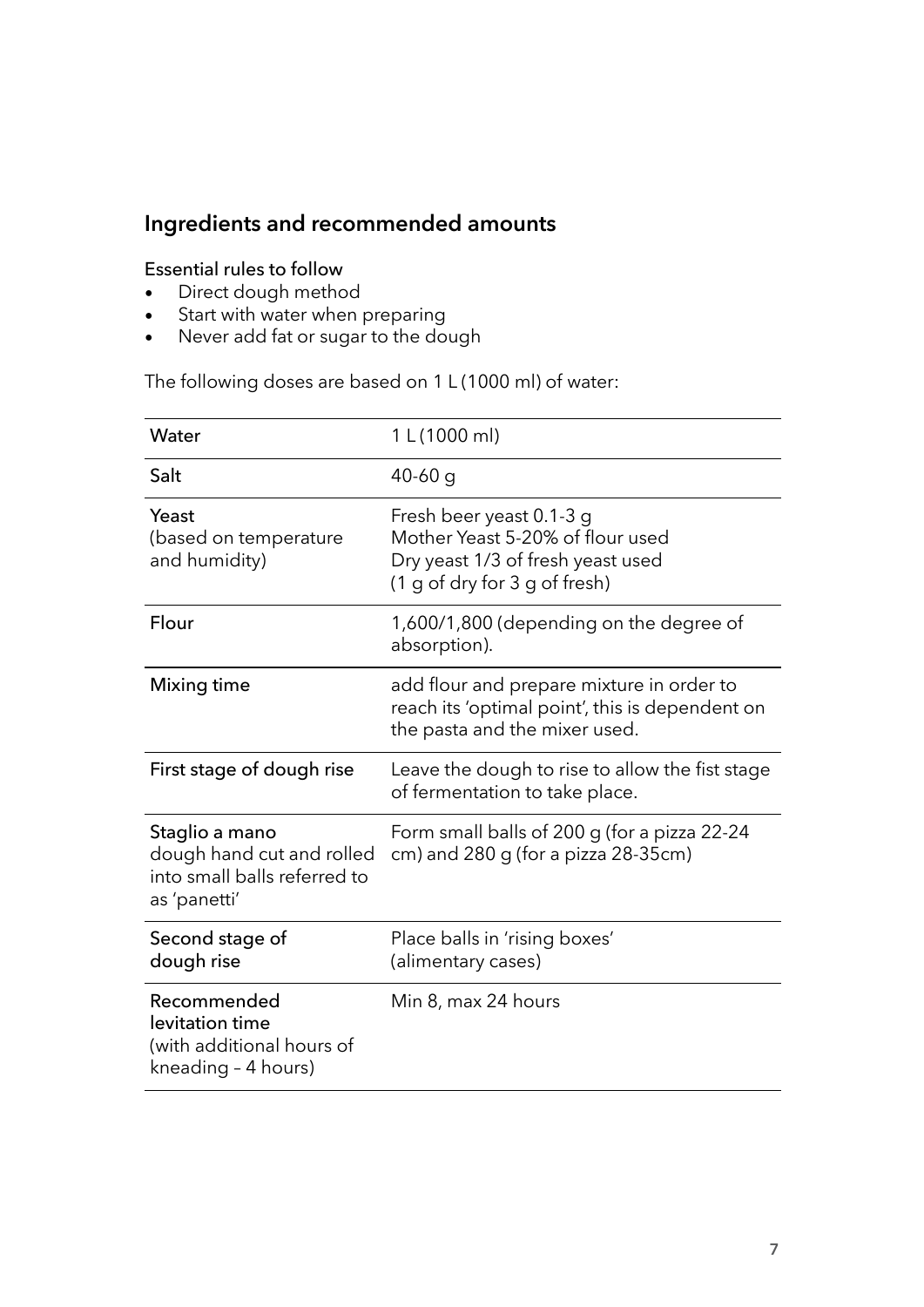Example:

| Tempi<br>fermentazione (°C)<br>(hours) |    | Lievito birra<br>fresco<br>(g) | Sale<br>$\mathbf{(q)}$ | W<br>(flour) |
|----------------------------------------|----|--------------------------------|------------------------|--------------|
| 8                                      | 23 | 1,5                            | 50                     | 250-280      |
| 24                                     | 23 | 0,3                            | 50-55                  | 290-310      |

*To further ensure a uniform product, with varying seasonal conditions, controlled environments are recommended to guarantee and regulate temperature and humidity.*

#### **Tecnica**

The mixing technique used is attributable to a direct system. The preparation of the "Verace Pizza Napoletana" – (Vera Pizza Napoletana) includes the following processing steps to be carried out in a continuous cycle in the same place.

Flour, water, salt and yeast are mixed together, starting from the water, making sure that direct contact between salt and yeast does not occur for more than 5 minutes, otherwise the salt will damage the yeast cells. It should be kept in mind that the amount of yeast used decreases as the amount of water and flour used increases. For example, if 1 L of water is used 0.30 g of yeast, of 5 L of water will not use 1.5 g of yeast but about 1 g. Therefore the amount of yeast used is inversely proportional to the quantity of mixture prepared.

The dough must be worked in the fork mixer, spiral, with dipping arms (basket with rounded and rounded corners) until a single compact mass is obtained. The quantity of water that a flour is able to absorb (hydration) is very important to obtain an optimal consistency of the dough.

An excessive processing (with the consequent mechanical heating) involves "stringing" of the mixture, resulting in an imbalance of the glutinous properties and fibre of the dough which compromises its mechanical properties.

The final dough mixture should be sticky, soft and elastic to the touch and will be easily removed from the box to be worked.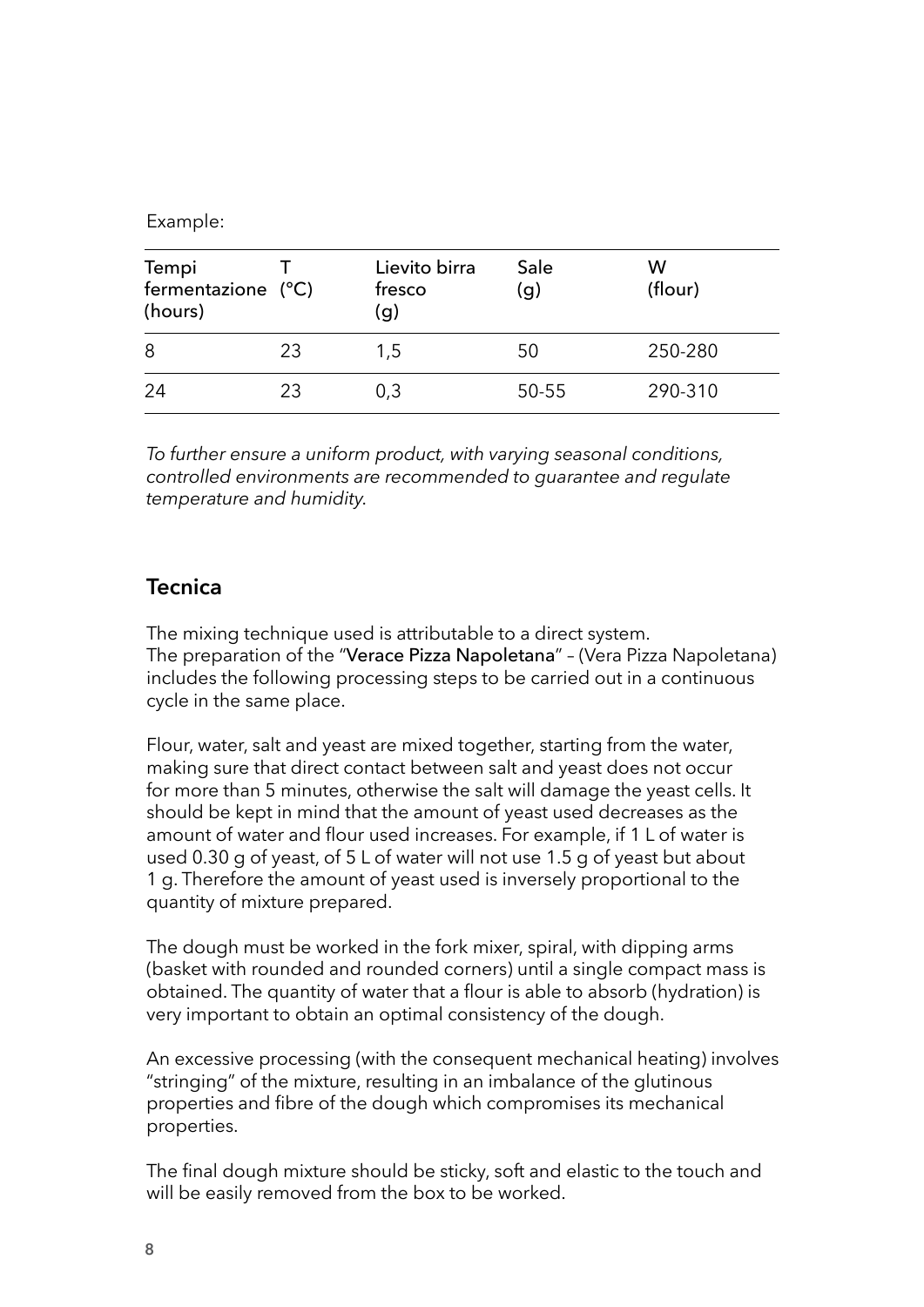### **Dough characteristics**

The characteristics of the dough should be as follows, a variance of  $\pm 10\%$  is tolerated.

Fermentation temperature: 23 °C

### **Fermentation/Dough Rising:**

**First fermentation:** the mixture, once extracted from the kneading machine, is "*fat*" in appearance and "*smooth*" to touch; from the point of view of its mechanical properties it is "not very extensible" and "*very elastic*". It is placed on a work table in the pizzeria where it is left to rest covered with a damp cloth so that the surface cannot become hard, forming a sort of crust caused by the evaporation of the humidity released by the dough itself.

After the time deemed necessary to settle and rest, the dough is formed, traditionally by hand. With the help of a spatula, a portion of leavened dough is cut from the dough placed on the work bench and then given a form of dough. In the Neapolitan technique, in the traditional hand-made piece, the dough is shaped (*staglio*) in the form of balls with a technique that recalls the preparation of mozzarellas (*mozzatura*). For "Verace Pizza Napoletana" – (Vera Pizza Napoletana) the dough balls must weigh between 200 and 280 g, to obtain a pizza with a diameter between 22-35 cm.

**Second fermentation and maturation:** Once the loaves are formed, a second leavening takes place in boxes for food of variable duration, depending on the temperature and humidity of the environment and the absorption of the flour used.

Maturation consists of a series of biochemical and enzymatic processes that split the most complex structures, proteins and starches into simpler elements. Therefore the maturation times of the dough vary according to the amount of enzymes contained in the flour used.

A good coordination of leavening and maturation ensures the perfect success of the final product which will have a "plastic" appearance (ie one that can be shaped into a desired shape), extensible and not very elastic. These processes make the structure of the dough less tenacious, more extensible and more digestible. Our bodies, are not able to assimilate these long chains and need them to be broken down into simple sugars. A pizza made with a mature dough will result in less stress our digestive system, thanks to this early simplification of starches.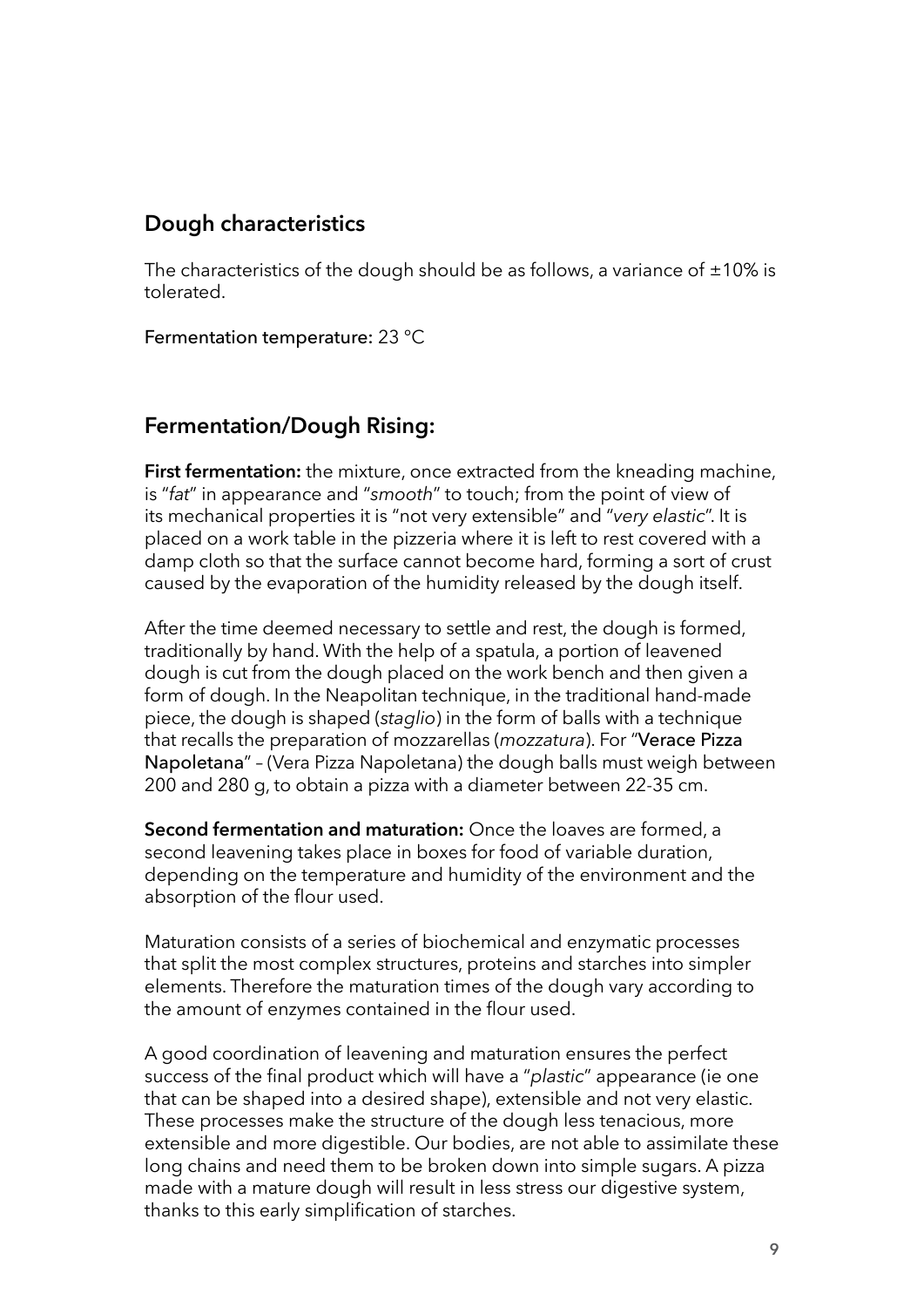### **Forming the pizza base (disco di pasta)**

Following the second rising, the dough ball' panetti' can be removed from the rising box using a spatula and placed on the preparation bench in the pizzeria on a light layer of flour to keep the dough from sticking to the work area. With a motion from the centre outwards, and with the pressure of the fngers of both hands on the dough ball, the base is turned over and around many times. In doing this the ''pizzaiolo" (pizza maker)' forms a disk of dough (disco di pasta). From the centre the thickness is no more than 0.25 cm (variance  $\pm 10\%$  tolerated), and the border that is no greater than 1-2 cm, forming a frame or crust. The crust known as 'cornicione' is one of the identifying features of the product.

The base must be prepared by hand. The ''pizzaiolo's' (pizza maker's)' skill enables him or her to determine the movement of air in the base ensuring it moves from the centre towards the periphery, thus forming the frame or crust known as 'cornicione' that will have a height of about 1-2 cm.

The application should be carried out using the least amount of flour possible as any residues of the same would be difficult to digest and are unpleasant to the sensory level by the consumer. It is possible to use semola for spreading as long as the residual quantity on the pizza disk is not such as to compromise the final taste (it must be considered that it is the humidity of the mixture that infuences the ability to retain the semola).

No other type of preparation is acceptable for the "Verace Pizza Napoletana" - (Vera Pizza Napoletana) Specifically excluded is the use of a rolling pin and mechanical presses.

### **Condiments garnishing the pizza base**  (disco di pasta)

#### **Products**

**Fresh tomatoes** – the following variations of fresh tomatoes can be used: "*S. Marzano dell'Agro Sarnese-nocerino D.O.P*"., "*Pomodorini di Corbara* (Corbarino)", "*Pomodorino del piennolo del Vesuvio D.O.P.*" (see attached appendices for suppliers and technical details).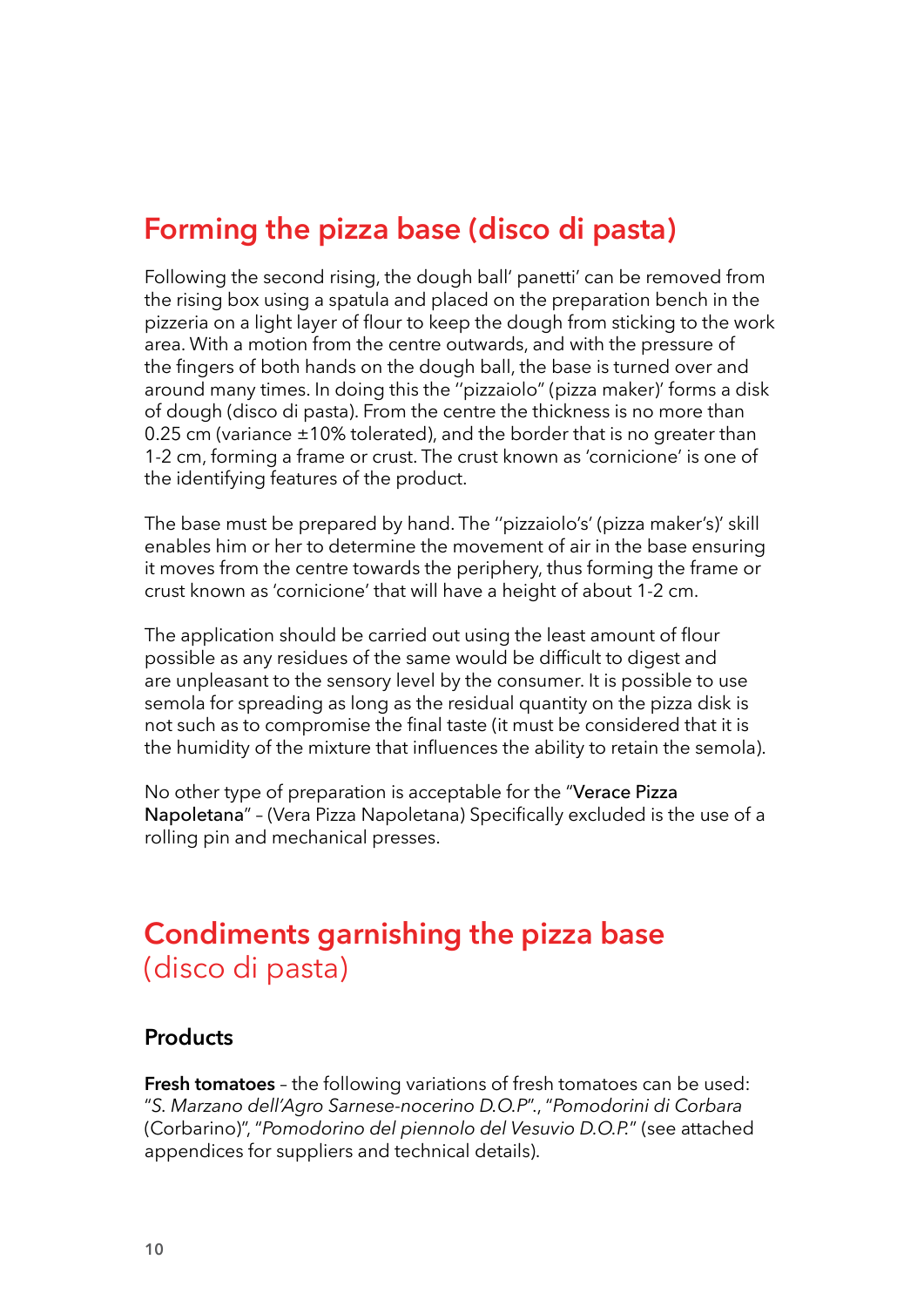**Canned Peeled tomatoes** – the recommended tomato is the "*pomodoro pelato S. Marzano dell'Agro Sarnese-Nocerino D.O.P.*". If peeled tomatoes are used they should be strained, broken up and preferably homogenised by hand. (see attached appendices for suppliers and technical details). this technique gives the product a different consistency and prevents the breaking of the seeds that would give a typical bitter taste.

All peeled tomatoes that are genetically modified or altered to increase desired traits, resistance to herbicides or increased crop render are not accepted as they have undergone cultivation and / or conservation treatments acting on DNA and / or ionizing radiation.

The use of mechanically crushed tomatoes if coming from long Italian tomatoes and industrially treated as peeled tomatoes is allowed as long as there is no further heat treatment. The tomato juice or concentrate possibly added to the crushed tomato must also come from a long Italian tomato.

The use of fresh or industrially prepared "*Roma*" tomatoes ("*pomodoro lungo tipo Roma*") is allowed.

**Mozzarella** – Certifed mozzarella di bufala campana D.O.P, mozzarella S.T.G. (see attached appendices for suppliers and technical details).

**Fior di latte** – **"Fior di latte dell'appennino meridionale" or other certifed 'fordilatte'.** (see attached appendices for suppliers and technical details).

**Oil** - Given the temperature of the room, the vault and the floor of the oven and the cooking time, the choice of the oil to be used is one with greater resistance to oxidation and stability at high temperatures, ie extra virgin olive oil.

The olive oil obtained from the cold pressing of the olives and has not undergone refning processes, ie extra virgin olive oil, contains natural antioxidants such as tocopherol (Vitamin E).

Oils with delicate characteristics are preferred, avoiding those with a harsh-pungent aftertaste. The oil must be added before the cooking phase, as going into the emulsion it contributes to the uniform cooking of the ingredients. It can also be added after cooking for organoleptic reasons.

**Origano** *– "Origanum vulgare" from the "Labiatae" family.*

 **Basil** – Fresh Basil must be used.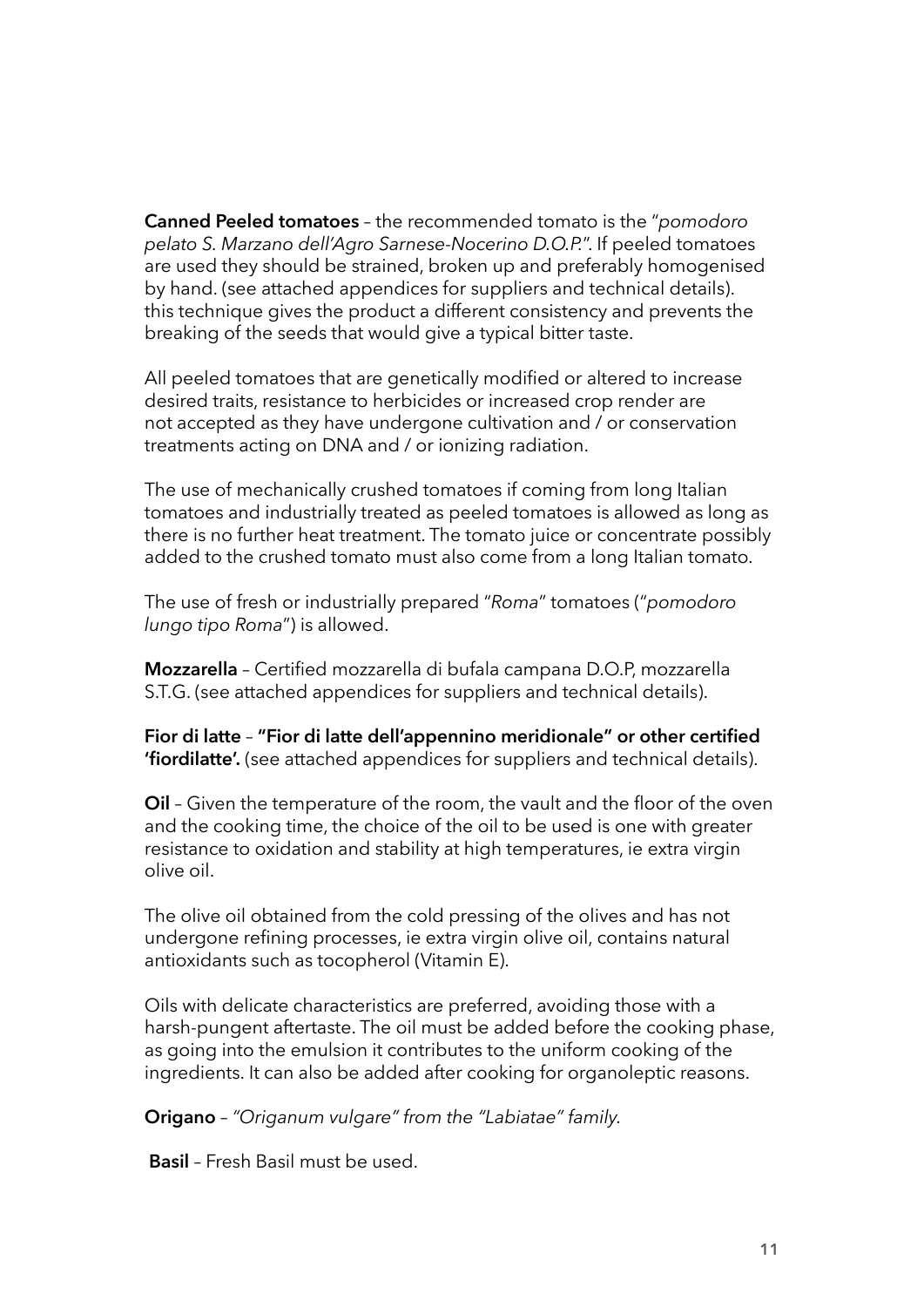**Cheese** – Grated Hard cheese must be used (see attached appendices for suppliers and technical details).

**Salt** –The classic procedure involves preparing the tomato by salting it and not adding salt directly on the pizza disc. For 1 kg of peeled tomatoes the amount of salt to add is 10-12 g, in the case of the S. Marzano tomato, which is already a more savory product, the amount to be added is about 7-10 g per kg. When fresh tomato is used, salt should be placed directly on the pizza.

### **Dosage and required condiments**

### **Pizza Marinara:**

| • Canned peeled tomatoes             | $70-100$ q                         |
|--------------------------------------|------------------------------------|
| • Olive oil (Extra Vergin)           | 6-8 g (variance of +20% tolerated) |
| $\bullet$ Garlic                     | One clove (3 g)                    |
| • Origano                            | $0.5$ g (a pinch)                  |
| Pizza Margherita:                    |                                    |
| • Canned peeled tomatoes             | $60-80$ q                          |
| • Olive oil (Virgin or Extra Vergin) | 6-7 g (variance of +20% tolerated) |
|                                      |                                    |

- Mozzarella/Fior di latte 80-100 g
- Fresh Basil A few leaves
- Hard cheese (grated) 5-7 g

### **Techniques for condiment**

#### **Pizza Marinara:**

Using a spoon place the pressed, peeled tomatoes in to the centre of the pizza base, then using a spiralling motion, cover the entire surface of the base with the sauce excluding the crust (the addition or substitution of peeled tomatoes with fresh tomatoes is allowed).

Remove any hard or dry sections of the clove of garlic and slice finely. Scatter the slices using the same circular motion over the tomato. Scatter a pinch of oregano in an orderly manner over the surface. Using a traditional copper oil canister or inert food storage with spiralling motion, starting from the centre and moving out, pour Extra Virgin Olive Oil over the pizza.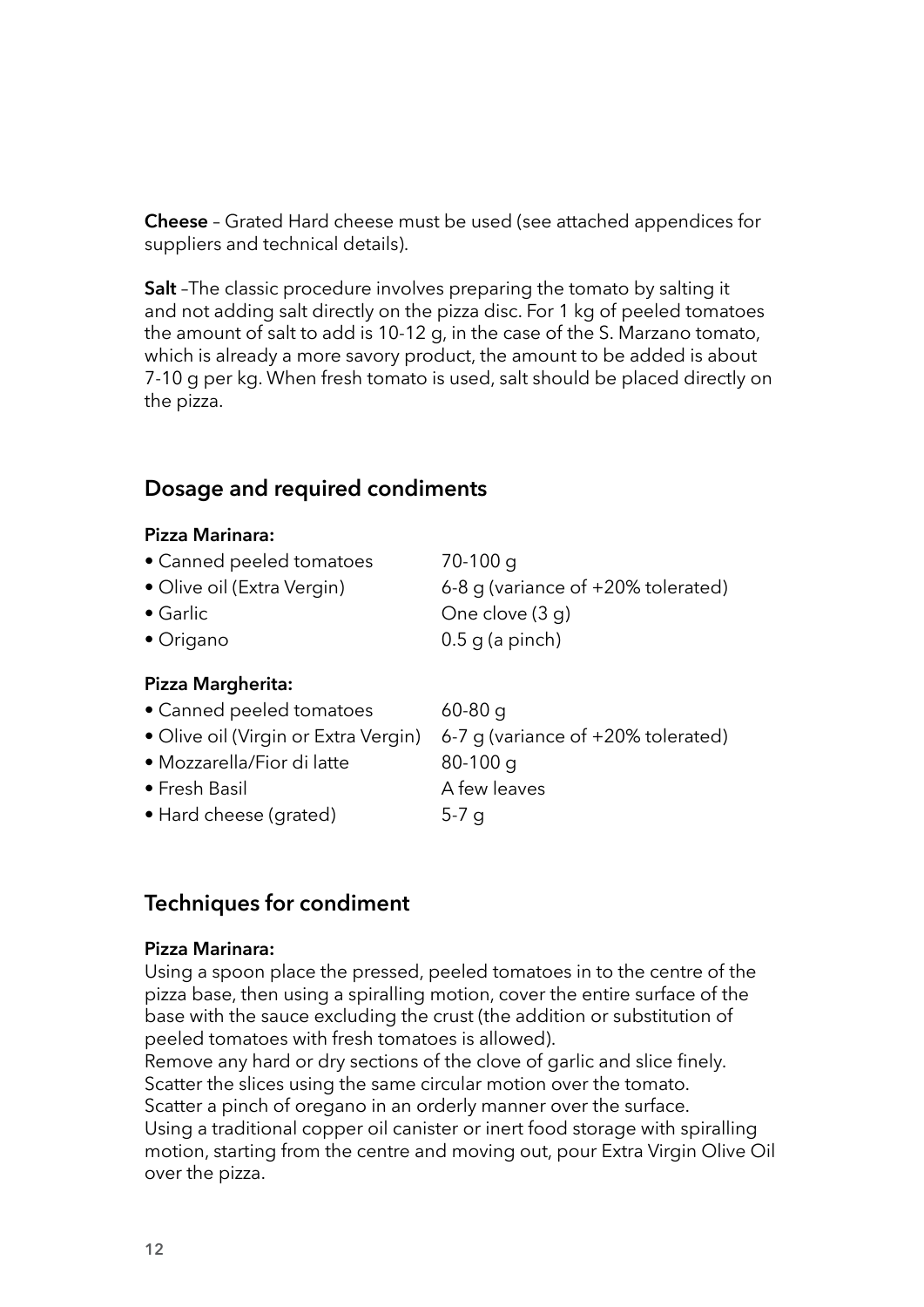#### **Pizza Margherita:**

Using a spoon place the pressed, peeled tomatoes in to the centre of the pizza base, then using a spiralling motion, cover the entire surface of the base with the sauce excluding the crust (the addition or substitution of peeled tomatoes with fresh tomatoes are allowed).

If the mozzarella is small in size it should be cut into slices or crescent, the fordilatte or mozzarella of large size should be cut into not very thick strips, the spread will be evenly distributed on the surface of the tomato. Grated cheese, if added, should also be spread in a uniform manner over the base. A few basil leaves should then be placed on top of this, from the centre outwards.

The extra virgin olive oil is laid with a spiraling movement, starting from the center towards the periphery (if necessary, forming the number six for simplicity as per tradition).

### **Cooking the "Verace Pizza Napoletana"**

"Verace Pizza Napoletana" – (Vera Pizza Napoletana) must be cooked on the stone surface of the pizza oven and not in dishes/pizza pans. Using a wood (or aluminium) pizza peel, and a little flour, the 'pizzaiolo' (pizza maker) transfers the garnished pizza using a rotary movement. The pizza slides rapidly with a quick wrist movement performed by the 'pizzaiolo' (pizza maker) on to the cooking surface of the oven without allowing the condiment to move. The cooking of the "Verace Pizza Napoletana" - (Vera Pizza Napoletana) must be done exclusively in a wood fire oven which has reached the cooking temperature of 485 °C, (905 °F). This is essential to cook the pizza.

The ''pizzaiolo' (pizza maker) should monitor the cooking by gently raising the edges of the pizza using a metal pizza peel. The pizza should be slightly rotated, changing the side that is directly facing the fire, taking care to ensure the pizza stays in the same area of the cooking surface and to ensure that the pizza does not burn due to exposure to a different temperature. It is important that the pizza is cooked in uniform manner across its entire circumference.

At the conclusion of the cooking, the 'pizzaiolo' (pizza maker) removes the pizza from the oven with a metal pizza peel, and places it on a flat, dry work surface. Cooking time should not exceed 60-90 seconds.

| Cooking surface temperature: | 380-430°C     |
|------------------------------|---------------|
| Oven dome temperature:       | 485°C about   |
| Cooking time:                | 60-90 seconds |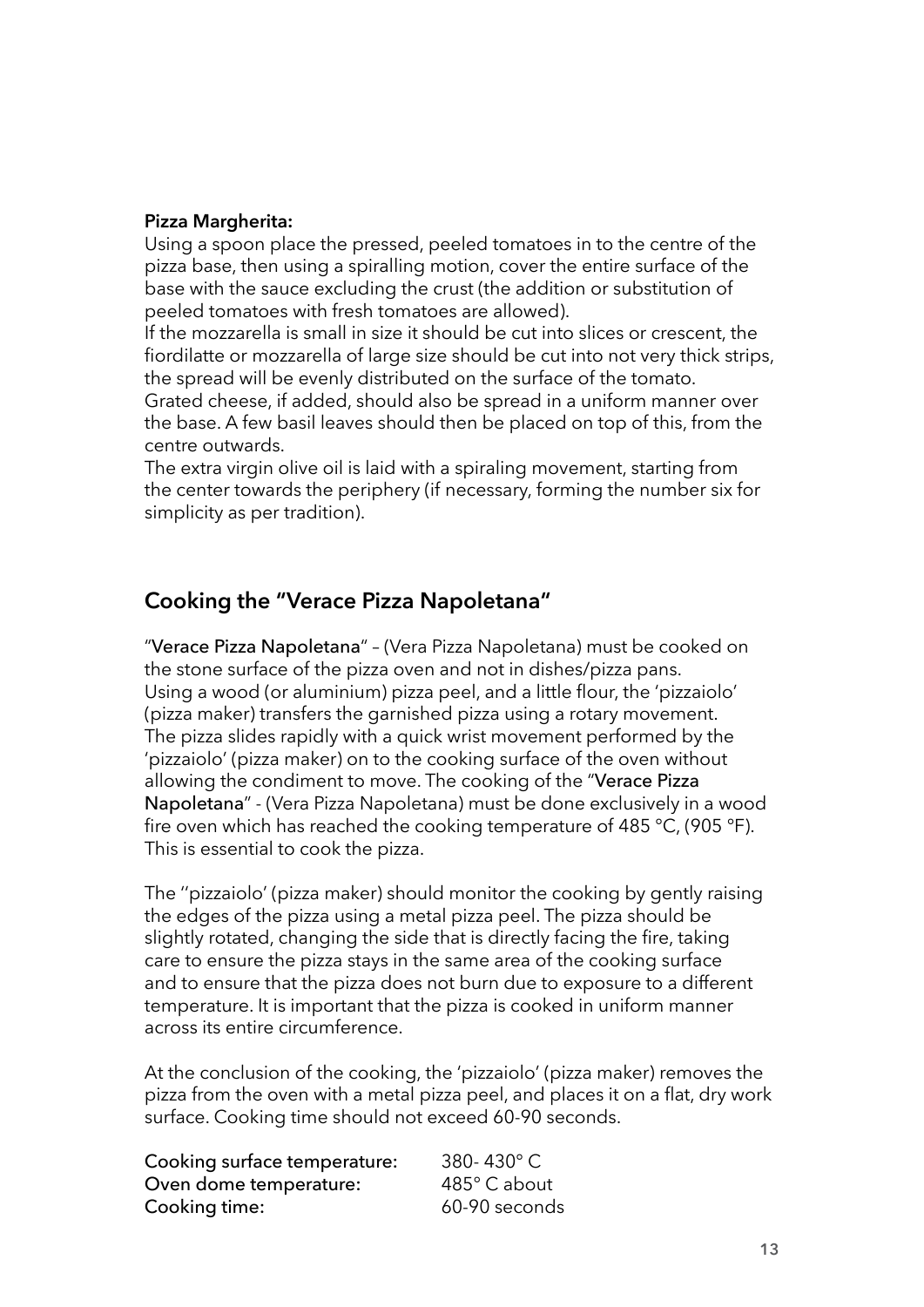### **End appearance and flavour of final product**

The consistency of the "Verace Pizza Napoletana" - (Vera Pizza Napoletana) should be soft, fragrant, easy to manipulate and fold. The crust should deliver the favour of well-prepared, baked bread. This mixed with the slightly acidic flavour of the densely enriched tomatoes, and the respective aroma of oregano and garlic or basil and the cooked mozzarella ensures that the pizza, as it emerges from the oven, delivers its characteristic aroma -- perfumed and fragrant. Finally the oil emulsifes and contributes to the uniform cooking of the ingredients.

### **Conservation/Storage**

The "Verace Pizza Napoletana" - (Vera Pizza Napoletana) should be consumed immediately, straight out of the oven, at the pizzeria. The product cannot be frozen or cryavacked for delayed sale. It is preferable to consume the within 10 minutes of production and within 20 minutes if to take away.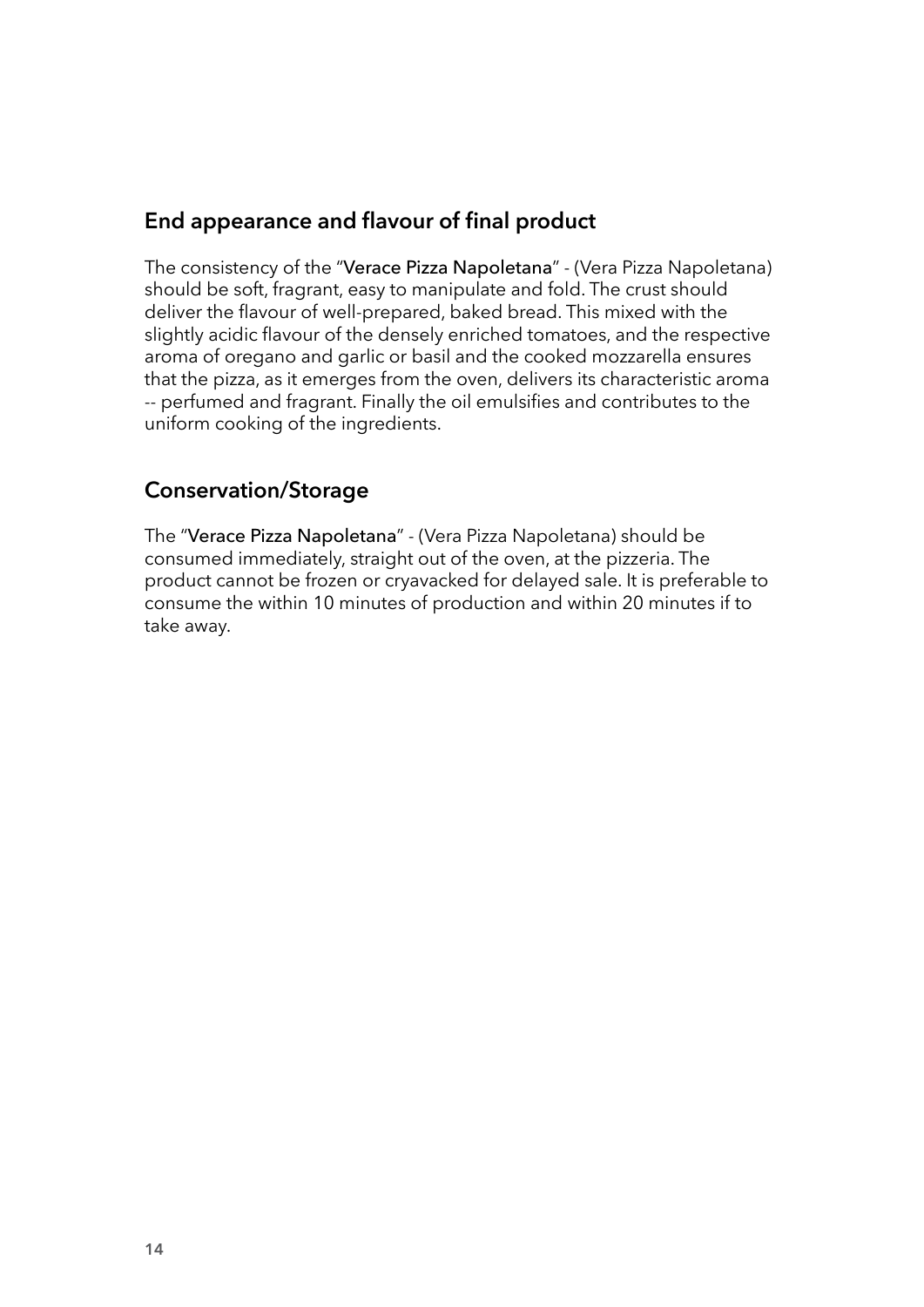### Required equipment

### **Dough mixer**

Dough mixers used of to prepare pizza dough – double speed *'fork'* , *'spiral'*  beaters, "*dipping arms*" .

#### **Rising boxes known as 'mattarelle' (alimentary cases) and Spatulas**

#### **Rising boxes known as 'mattarelle' (alimentary cases)**

The dough balls 'panetti', that eventually form the pizza base following the stage referred to as 'staglio a mano' are made of plastic or wood (see attached appendices for suppliers and technical details).

#### **Spatulas**

The ''pizzaiolo' (pizza maker) uses a spatula in both the 'staglio a mano' (ball forming) and base preparation stages.

The spatula is steel metal, triangular in shape with a handle made of beech or acacia wood

### **Ovens and Pizza Peels**

#### **The pizza oven**

The form and shape of the traditional wood fire oven used for "Verace" Pizza Napoletana" - (Vera Pizza Napoletana) has remained unchanged over the centuries. The double-dome forms a natural 'heat chamber' enabling it to accommodate very high temperatures. The domes are constructed in tailor cut stones/bricks, sealed and built to ensure mechanical stability. The entrance to the oven is usually closed with a cover or a sliding door. There is a correspondence between height and width of the mouth and height of the vault and width of the floor respectively, anciently measured in Palms (corresponding to 26.45 cm). The soil and the mouth of the oven have very precise measurements: the mouth measures 45-50 cm, with a maximum height of 22-25 cm (corresponding to about 50% of the mouth), the height of the vault varies between 40-45 cm while the floor of a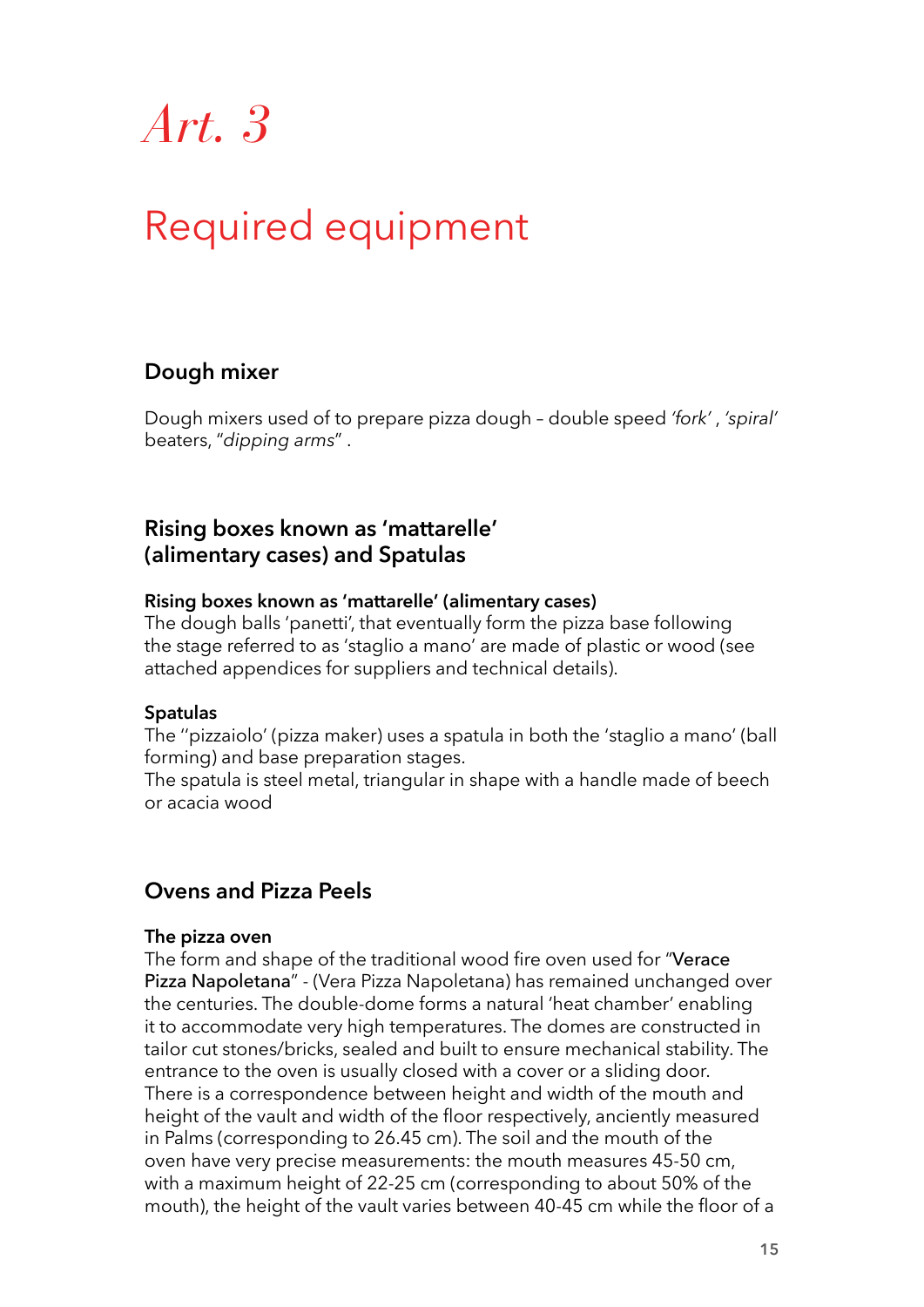traditional Neapolitan oven measures from 105 to 140 cm. in diameter. Any ovens of greater diameter are not recommended as they do not allow the correct management and simultaneous cooking of several pizzas.

The base of the oven is normally divided into 4 areas and built around a mixture of sand and salt which aids thermal distribution and isolates the pizza from thermal bacteria.

#### **Exceptions to the wood fire oven**

The use of a gas fire oven is allowd in the presence of documentation attesting to the impossibility of installing a wood-burning oven. The gas oven must correspond to the certification parameters approved by the Association. In addition, at events where there is the proven impossibility of using a wood-fred oven, it is possible to use alternative energy ovens as long as they are approved by the Verace Pizza Napoletana Association.

#### **Pizza Peels**

Three types of Pizza peels are required to prepare "Verace Pizza Napoletana" - (Vera Pizza Napoletana):

1. Wood or Aluminium Pizza Peels: necessary to place the pizza in the traditional pizza oven. The 'pizzaiolo' (pizza maker) covers the peel with a little flour to assist the quick movement necessary to slide the pizza into the oven. As mentioned previously this is done with a quick wrist movement, holding the peel at an angle from the base of the oven.

2. Steel Pizza Peels: required to move the pizza in the oven and remove the pizza once it has cooked.

3. Steel or Iron Peels: needed to move the coals and manage the wood.

Brush: needed to clean the oven.

### **Wood**

Wood that does not hold any moisture, smoke or produce odours that alter the aroma of the pizza in any way is required to cook "Verace Pizza Napoletana" - (Vera Pizza Napoletana). The association recommends wood such as Oak, Ash, Beech and Maple.

In the Neapolitan tradition, pizza makers increased the internal temperature of the oven by adding wood shavings (in the Neapolitan dialect "pampuglia") which allowed to obtain a rapid flare and an instantaneous rise in temperature. The wood used must be certifed and of known origin. The use of logs of pressed wood or pampuglia (selected chips) is permitted, provided they are certifed.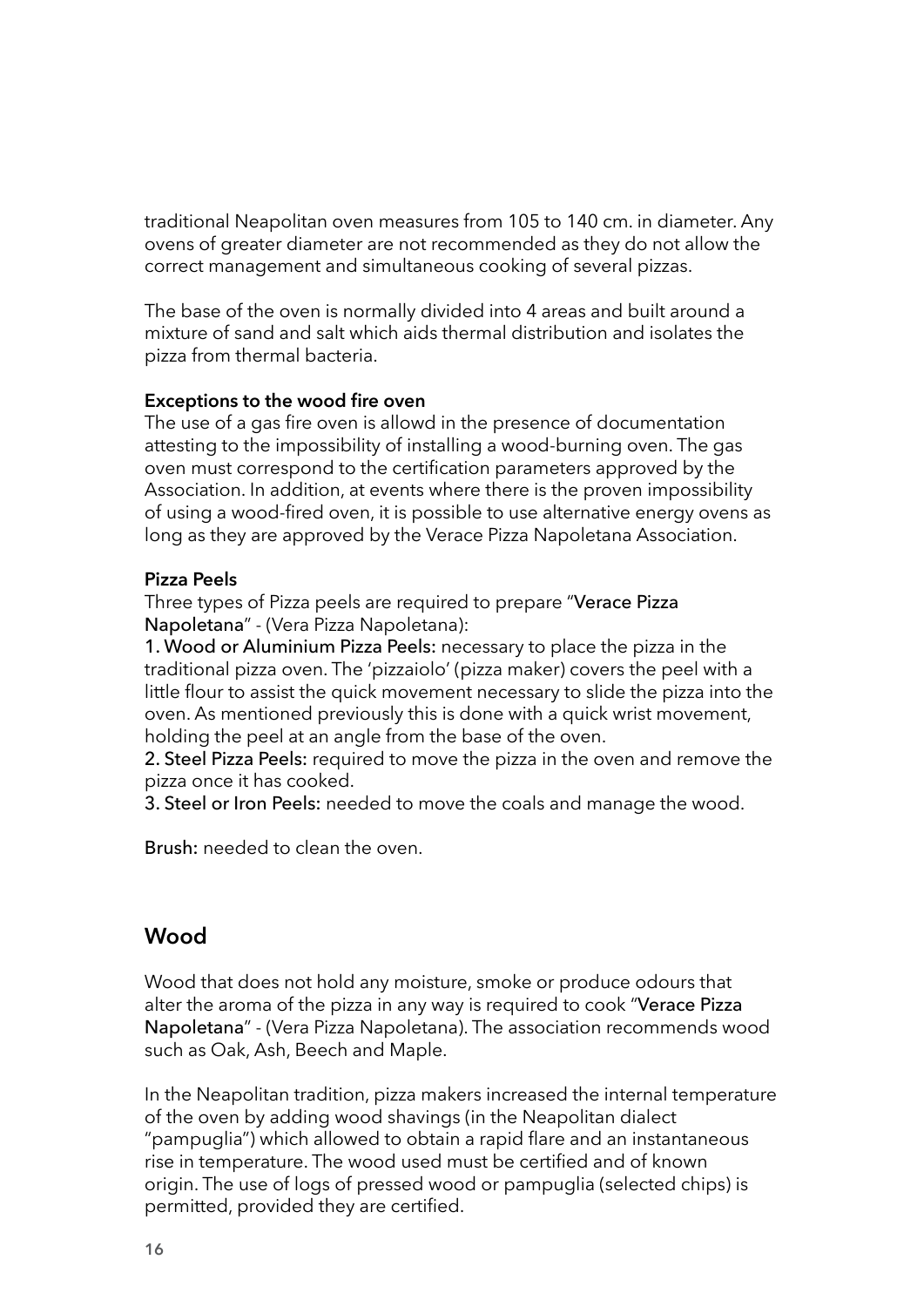

## Legal Grounds ('Deroghe')

The "Verace Pizza Napoletana" Association reserves the right to select and endorse products and equipment based on territorial and local needs and regulations providing they do not in any way affect the end product "Verace Pizza Napoletana" - (Vera Pizza Napoletana).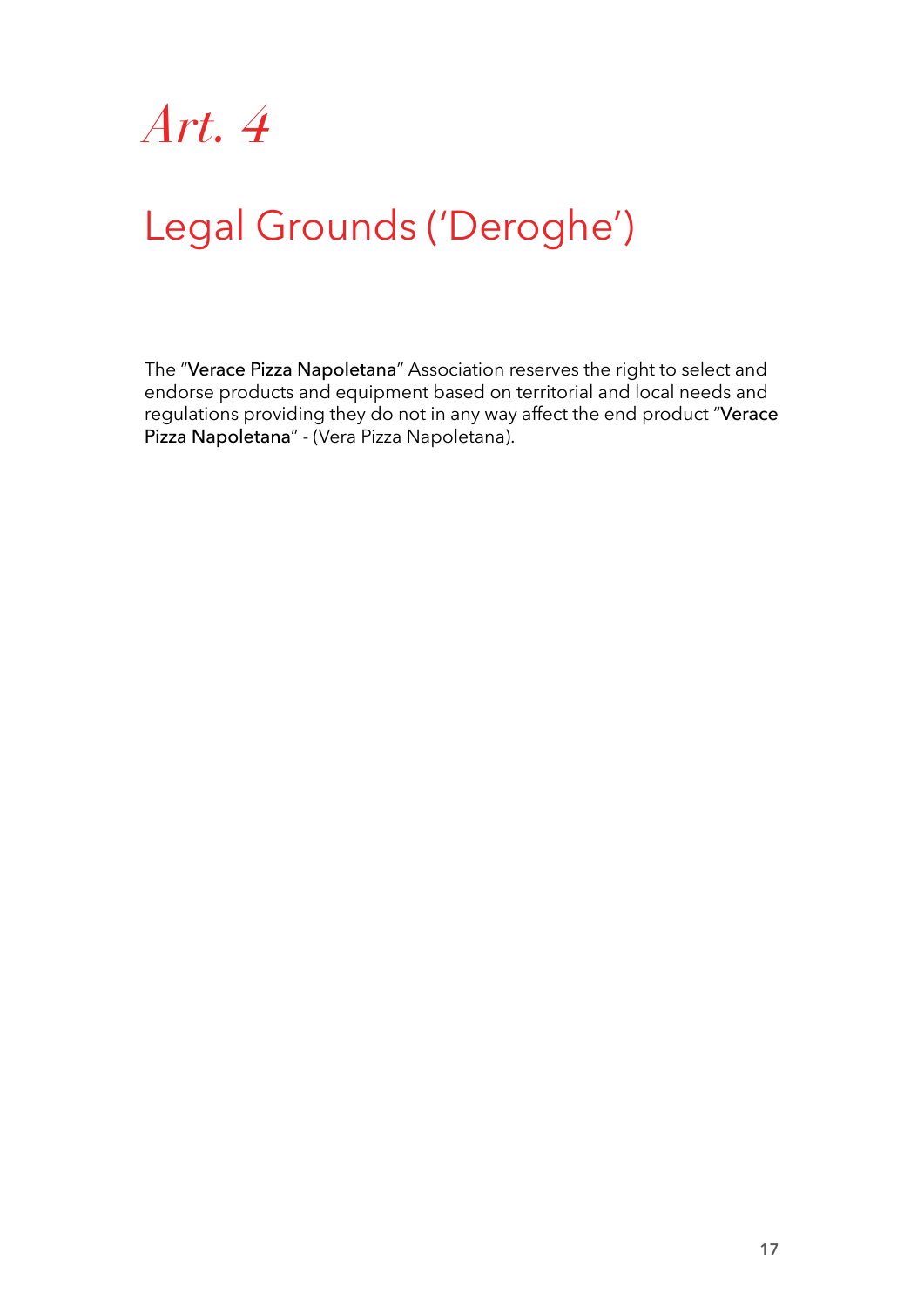## Use of the brand name and logo: becoming a member

The "Verace Pizza Napoletana" Association will consider requests to utilise the brand name "Verace Pizza Napoletana" - (Vera Pizza Napoletana) held in licence by the association, providing the request comes from a frm (restaurant or 'pizzeria') that has undergone the full application process (see attached modules),has been formally assessed and inspected by the association and approved by the committee members.

The inspection and checks made by the association are the following:

Preparation of the dough, mixing, rising and preparation of the base and condiments: Ensuring the preparation guide is followed carefully and that the primary materials used are those mentioned above.

Primary materials are correctly selected and stored and the end product meets the description mentioned above.

The pizzeria manager must also demonstrate knowledge of the product covered by this production specifcation and must use a pizza maker registered in the Register of the 'Verace Pizza Napoletana' Association.

When necessary the association can request associate members of staff undergo training in the specific techniques through 'stages' and refresher courses in order to maintain standards. These courses and stages must be recognised by the association.

The association reserves the right to appoint foreign delegates to form agreements and ties that directly refer to technical factors, inspection and financial management.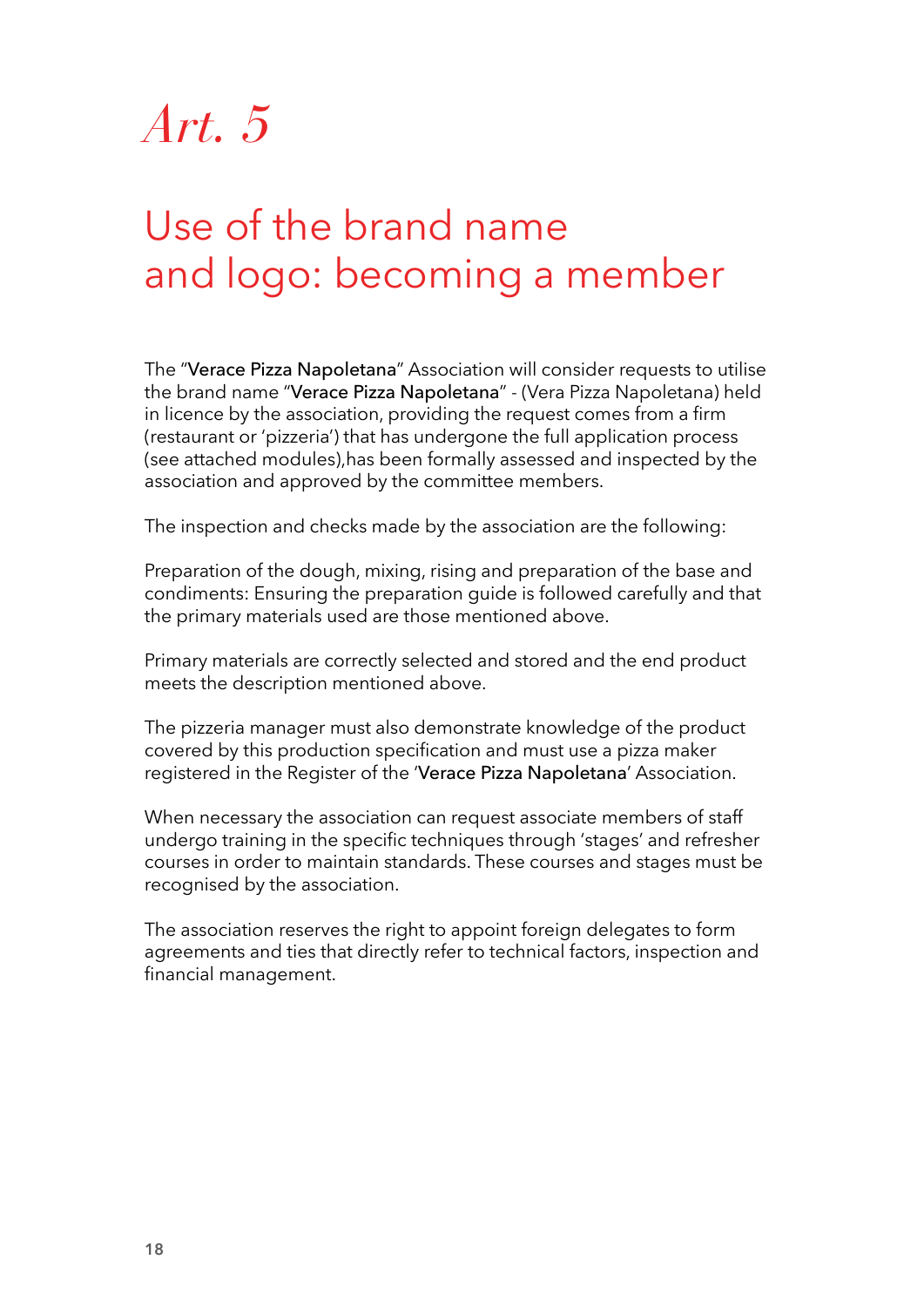### Use of the brand name and logo: periodic checks and withdrawal of use

Periodic checks and random inspection by delegates of the association will be made to ensure that firms using the logo and brand "Verace Pizza Napoletana" - (Vera Pizza Napoletana).and product correctly refect the image of the association and consistently produce the required end product using the necessary primary materials.

If an associated frm is found not to be adhering to the guidelines stated above. however slight the variation, a warning will be issued and the associate will have 30 days to rectify the problem.

If the associate is found not to be consistently in line with the above guidelines the "Verace Pizza Napoletana" Association holds the right to withdraw their endorsement of the frm and exclude the associate from the association, withdraw permission to use the brand name and logo and seek compensation for any damages that may have been caused to the "Verace Pizza Napoletana" Association's image or reputation.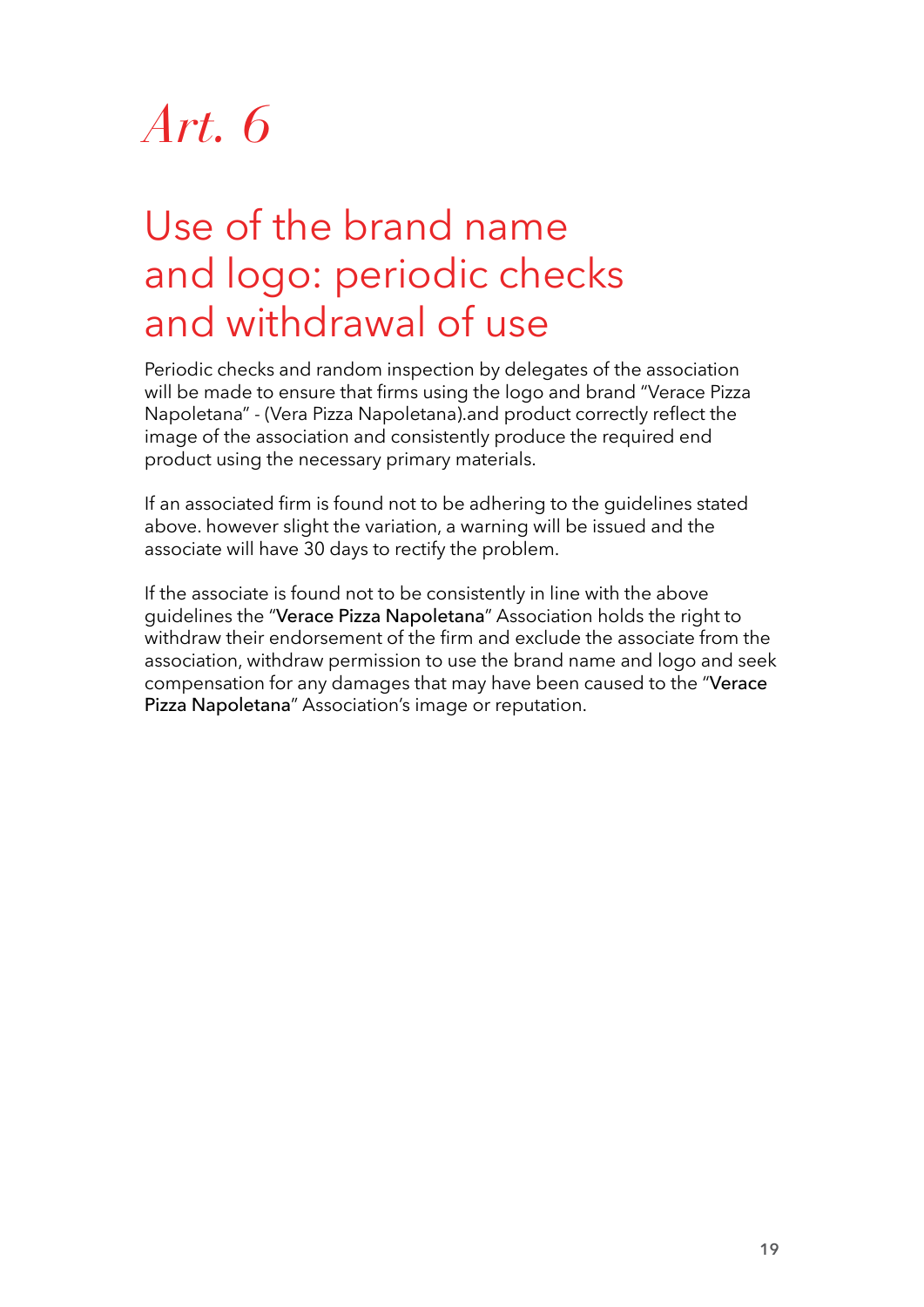

# Fried pizza

The main objective of the True Neapolitan Pizza Association has always been to promote and export the traditional recipe of true Neapolitan pizza, its culture and the artisan craft of the true pizza maker in Italy and around the world.

Starting from this assumption, the next commitment was to enhance the tradition and culture of another historic product, fried pizza.

The name of the typical product "Neapolitan fried pizza" is recognized as a product with the requirements set by the following indications, with attention to the methods of processing and the organoleptic and medical characteristics of the finished product. The "pizza fritta napoletana" must be soft, fragrant, dry, with a characteristic flavor.

After cooking in boiling oil, it can be presented as a product in the shape of a half moon closed on itself (fried calzone) or round (fried round). The disc of dough, spread with your hands, must have a thickness of about 2-3 mm, and the filling must be made up of ricotta, fiordilatte or provola cheese, salami or cicoli, pepper.

The method and technique of making the dough are those reported in the Regulations of the real Neapolitan pizza.

#### **Doses fried pizza**

(for a loaf of about 200 g)

| Cow, sheep or buffalo ricotta          | $80-90q$  |
|----------------------------------------|-----------|
| Fiordilatte or smoked provola          | $30-50$ g |
| Neapolitan salami or cicoli (ciccioli) | $50-60q$  |
| Pepper                                 | as needed |
| Discretionary peeled tomato            |           |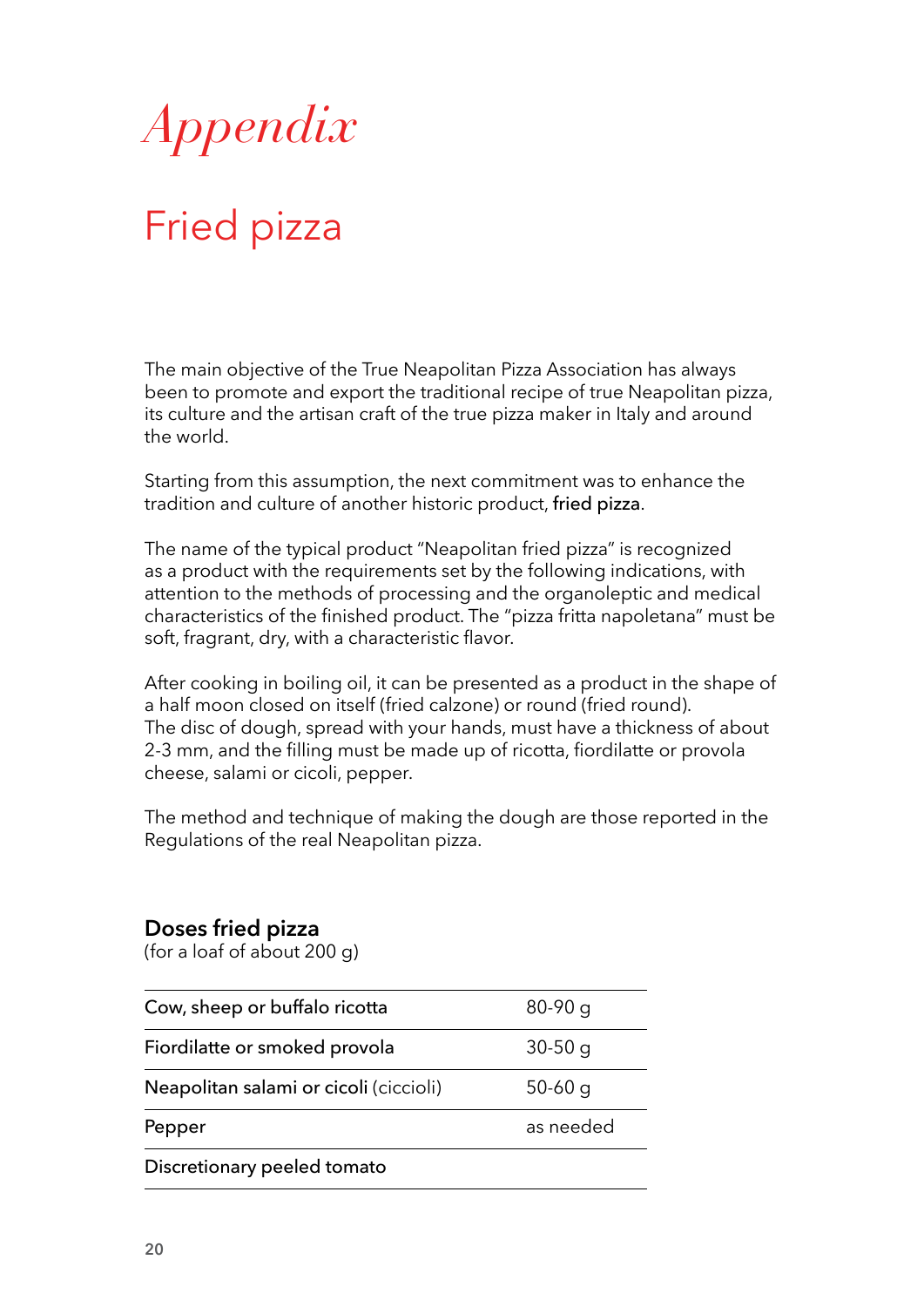### **Technique**

### **Fried Calzone**

The ideal weight of the loaves is about 200 g. The shaping of the dough must be done without the use of flour as any residues of the same would be difficult to manage during cooking in boiling oil. In the past, in fact, traditionally the drafting was carried out on a canvas cloth or on the bench greased with oil.

The drafting technique must be carried out with the Neapolitan technique, but in such a way that the air is distributed evenly so as to avoid the formation of the cornice, starting from the outside by pressing with the fingertips to form a disc of homogeneous thickness.

Once the disc is formed, the flling should be spread over half of the disc. Traditionally, the ricotta used was sheep's milk, but over the years the use of cow's milk, fuscella and buffalo ricotta has spread.

The ricotta must be previously diluted with water, (approximately 1/2 kg of ricotta cheese is used 1 and a half spoonfuls of water), for the fuscella and buffalo ricotta it is not necessary.

A variation is the addition of pepper and/or grated cheese to the ricotta. The salami should be cut into strips about 2-3 mm thick.

The squeaks must be crumbled.

The fiordilatte or the smoked provola must be cut into strips for a more regular distribution, making sure they are not too moist. Once the disc is half flled, the calzone should be closed by overlapping the

other half with the aid of the back of the palm of the hand, taking care to seal the overlapping edges well and applying a short pressure in the center to improve the distribution of the filling.

### **Fried round**

The round version involves the overlapping of two dough discs whose total weight does not exceed about 200g (approximately 80g for the upper disc and 120g for the lower disc), with the flling previously described. Very important step in the preparation of the round pizza is distribution. uniform filling.